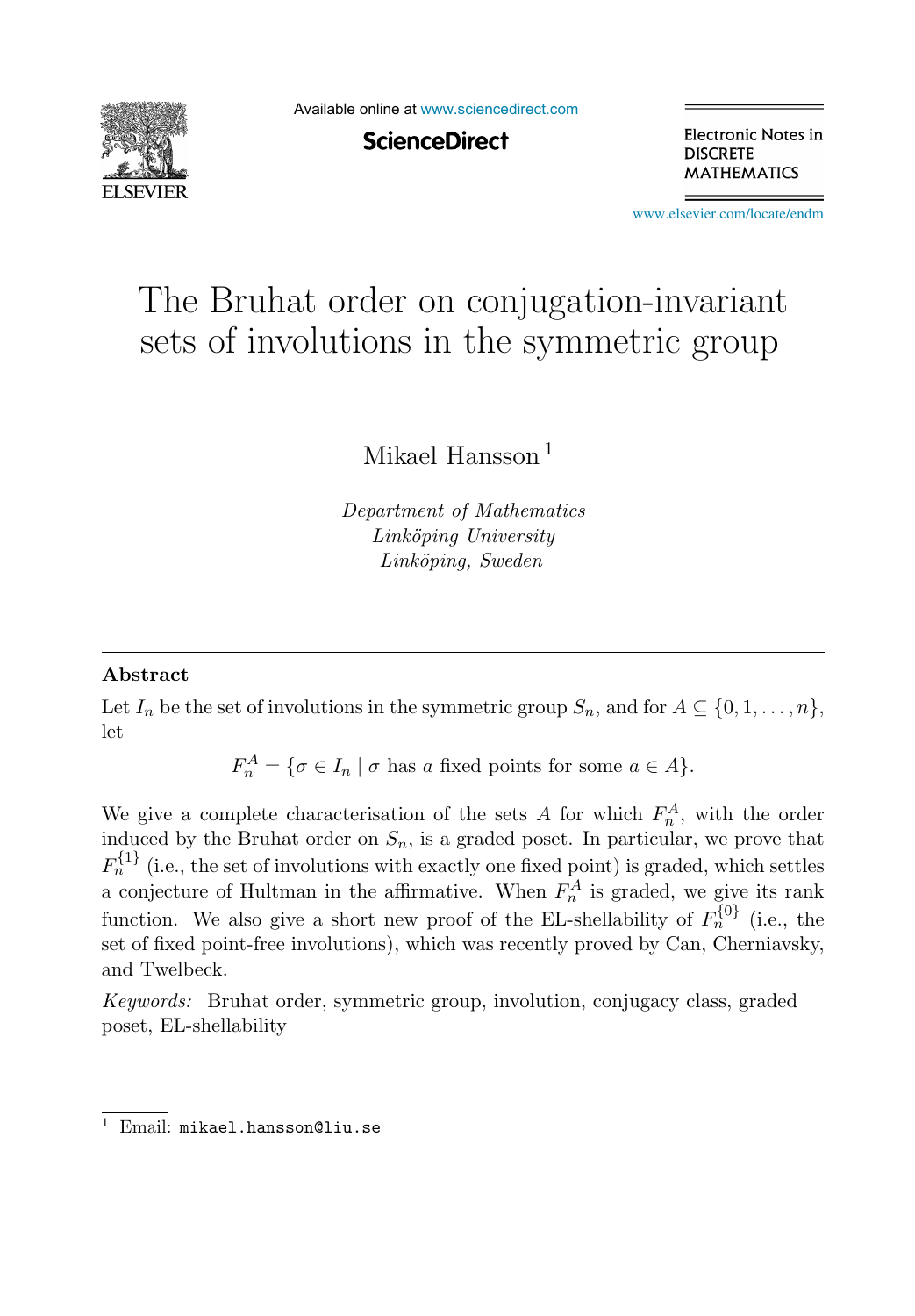## **1 Introduction**

Partially ordered by the Bruhat order, the symmetric group  $S_n$  is a graded poset whose rank function is given by the number of inversions, and Edelman [4] proved that it is EL-shellable. Richardson and Springer [10] proved that the set  $I_n$  of involutions in  $S_n$  and the set  $F_n^0$  of fixed point-free involutions are graded. Incitti [9] proved that the rank function of  $I_n$  can be expressed as the average of the number of inversions and the number of exceedances, and that  $I_n$  is EL-shellable. Hultman [8] studied (in a more general setting, which we shall describe shortly)  $F_n^0$  and  $F_n^1$ , the set of involutions with exactly one fixed point. It follows that  $F_n^0$  is graded and Hultman conjectured that the same is true for  $F_n^1$ . Can, Cherniavsky, and Twelbeck [3] recently proved that  $F_n^0$  is EL-shellable.

We consider the following generalisation. For  $a \in \{0, 1, ..., n\}$ , let  $F_n^a$  be the conjugacy class in  $S_n$  consisting of the involutions with a fixed points, and for  $A \subseteq \{0, 1, \ldots, n\}$ , let

$$
F_n^A = \bigcup_{a \in A} F_n^a.
$$

Both  $I_n$  and  $F_n^A$  are regarded as posets with the order induced by the Bruhat order on  $S_n$ . Note that

$$
F_n^A = \{ \sigma \in I_n \mid \sigma \text{ has } a \text{ fixed points for some } a \in A \}.
$$

Also note that for all elements in  $I_n$ , the number of fixed points is congruent to n modulo 2. Hence, we may assume that all members of A have the same parity as n.

Depicted in Figures 1 and 2, are the Hasse diagrams of  $I_4$ ,  $F_4^0$ , and  $F_4^2$ .

Our main result is a complete characterisation of the sets A for which  $F_n^A$ is graded. In particular, we prove that  $F_n^1$  is graded.

Informally,  $F_n^A$  is graded precisely when  $A - \{n\}$  is empty or an "interval," which may consist of a single element if it is 0, 1, or  $n-2$ . The following theorem, which is our main result, makes the above precise. It also gives the rank function of  $F_n^A$  when it exists.

**Theorem 1** The poset  $F_n^A$  is graded if and only if  $A - \{n\} = \emptyset$  or  $A - \{n\} = \emptyset$  ${a_1, a_1 + 2,..., a_2}$  with  $a_1 \in \{0, 1\}$ ,  $a_2 = n - 2$ , or  $a_2 - a_1 \geq 2$ . Furthermore, when  $F_n^A$  is graded, its rank function  $\rho$  is given by

$$
\rho(\sigma) = \frac{\text{inv}(\sigma) + \text{exc}(\sigma) - n + \tilde{a}}{2} + \begin{cases} 1 & \text{if } n \in A \\ 0 & \text{otherwise,} \end{cases}
$$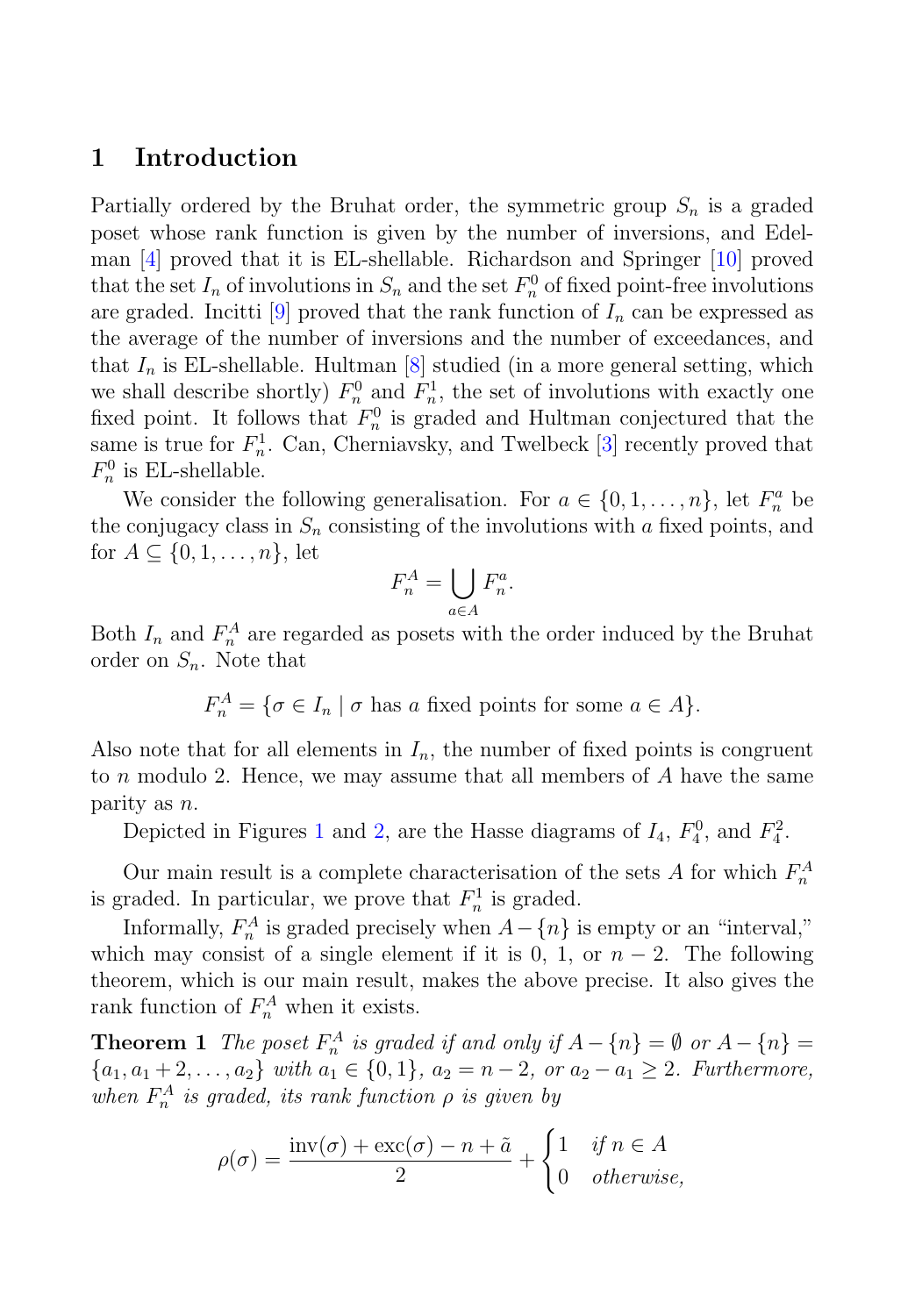

Figure 1. Hasse diagram of  $I_4$  with the involutions with zero ( $\circ$ ), two ( $\bullet$ ), and four  $(\diamond)$  fixed points indicated.



Figure 2. Hasse diagrams of  $F_4^0$  (left) and  $F_4^2$  (right).

where  $inv(\sigma)$  and  $exc(\sigma)$  denote the number of inversions and exceedances, respectively, of  $\sigma$ , and  $\tilde{a} = \max(A - \{n\})$ . In particular,  $F_n^A$  has rank

$$
\rho(F_n^A) = \frac{n^2 - a^2 - 2n + 2\tilde{a}}{4} + \begin{cases} 1 & \text{if } n \in A \\ 0 & \text{otherwise,} \end{cases}
$$

where  $a = \min A$ .

The following result is direct consequence of Theorem 1.

**Corollary 2** The posets  $F_n^0$ ,  $F_n^1$ ,  $F_n^{n-2}$ , and  $F_n^n$  are the only graded conjugacy classes of involutions in  $S_n$ . Furthermore, the rank function  $\rho$  of  $F_n^0$  and  $F_n^1$ is given by

$$
\rho(\sigma) = \frac{\text{inv}(\sigma) - \lfloor n/2 \rfloor}{2},
$$

and the rank function  $\rho$  of  $F_n^{n-2}$  is given by

$$
\rho(\sigma) = \frac{\text{inv}(\sigma) - 1}{2}.
$$

It is well known that  $F_n^{n-2}$  is graded (in fact, it coincides with the root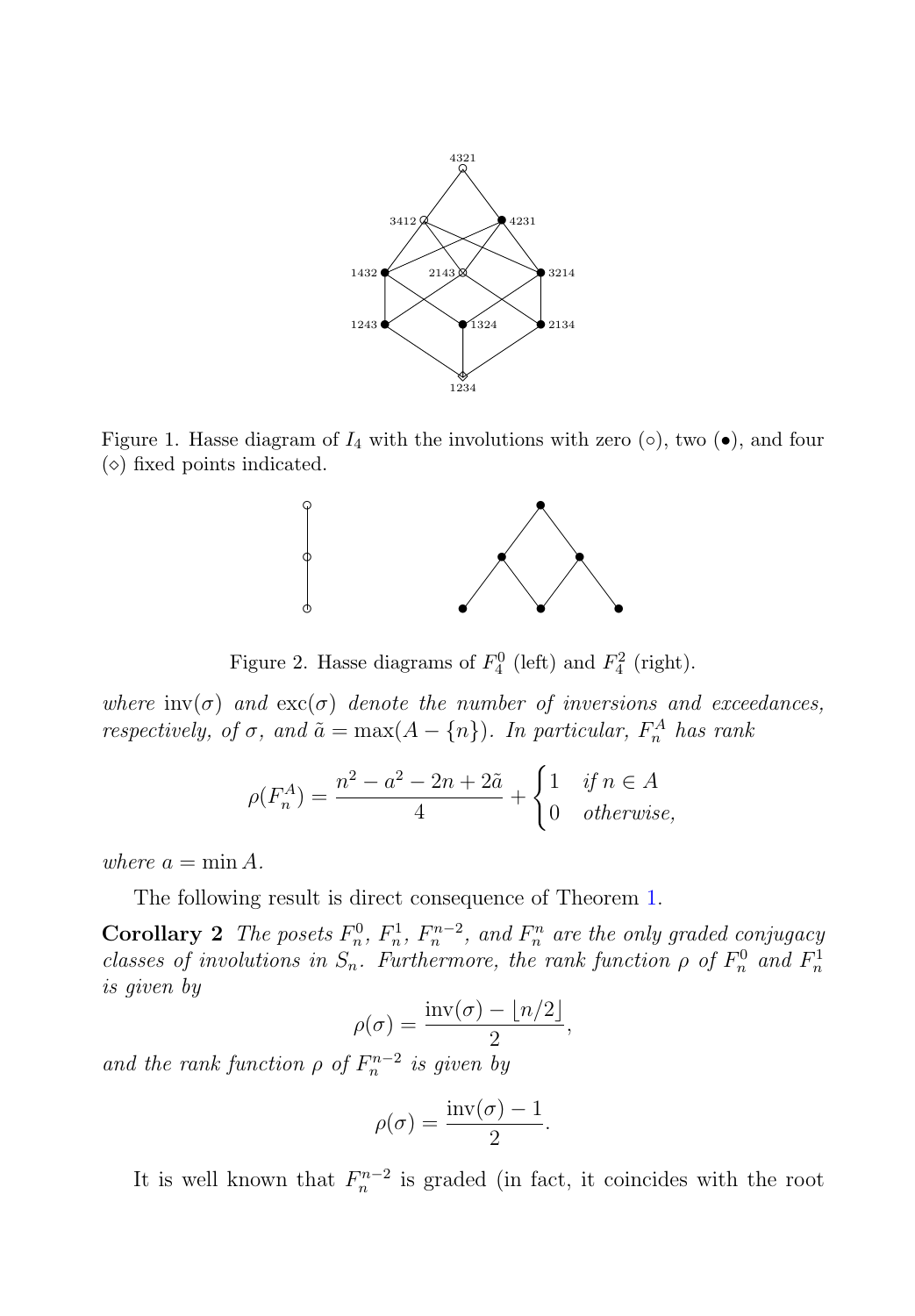poset of the Weyl group  $A_{n-1} \cong S_n$ ). As was mentioned above, the gradedness of  $F_n^0$  was proved by Richardson and Springer, and that of  $F_n^1$  was conjectured by Hultman. These two posets are special cases of a more general construction from Hultman's paper [8], which we now briefly describe.

Given a finitely generated Coxeter system  $(W, S)$  and an involutive automorphism  $\theta$  of  $(W, S)$  (i.e., a group automorphism  $\theta$  of W such that  $\theta(S) = S$ and  $\theta^2 = id$ , let

$$
\iota(\theta) = \{ \theta(w^{-1})w \mid w \in W \}
$$

and

$$
\Im(\theta) = \{w \in W \mid \theta(w) = w^{-1}\}
$$

be the sets of *twisted identities* and *twisted involutions*, respectively. Clearly,  $\iota(\theta) \subset \mathfrak{I}(\theta) \subset W$ . Each subset of W is regarded as a poset with the order induced by the Bruhat order on W.

If W is finite, it contains a greatest element  $w_0$ , and  $\theta(w) = w_0ww_0$  defines an involutive automorphism of  $(W, S)$ . In this case,  $\iota(\theta)$  is isomorphic to the dual of  $[w_0]$ , where  $[w_0]$  is the conjugacy class of  $w_0$ , and  $\mathfrak{I}(\theta)$  is isomorphic to the dual of  $I(W)$ , where  $I(W)$  is the set of involutions in W. When W is the symmetric group  $S_n$ ,  $I(W) = I_n$ ,  $[w_0] = F_n^0$  for n even, and  $[w_0] = F_n^1$  for n odd.

Since  $\iota(\theta)$  is graded whenever W is dihedral, as is easily seen, it follows from [8, Theorem 4.6 and Proposition 6.7] that  $\iota(\theta)$  is graded whenever W is finite and irreducible, unless  $W \cong S_{2n+1}$  with  $\theta$  as above. It was conjectured by Hultman [8, Conjecture 6.1] that  $\iota(\theta)$  is graded also in this last case. As we have seen, this is equivalent to  $F_n^1$  being graded, which is the case (see Corollary 2). Hence, we get the following:

**Theorem 3** If W is finite, then  $\iota(\theta)$  is graded.

Let us also mention a connection to work by Richardson and Springer [10,11], who studied a partially ordered set V of orbits of certain symmetric varieties (depending on, inter alia, a group  $G$ ). They did so by defining an order-preserving function  $\varphi: V \to \mathfrak{I}(\theta) \subset W$  (where the Weyl group W depends on, inter alia, G).

To explain this connection, and for later purposes, define

$$
F_n^{\le a} = \bigcup_{i \ge 0} F_n^{a-2i} \quad \text{and} \quad F_n^{\ge a} = \bigcup_{i \ge 0} F_n^{a+2i},
$$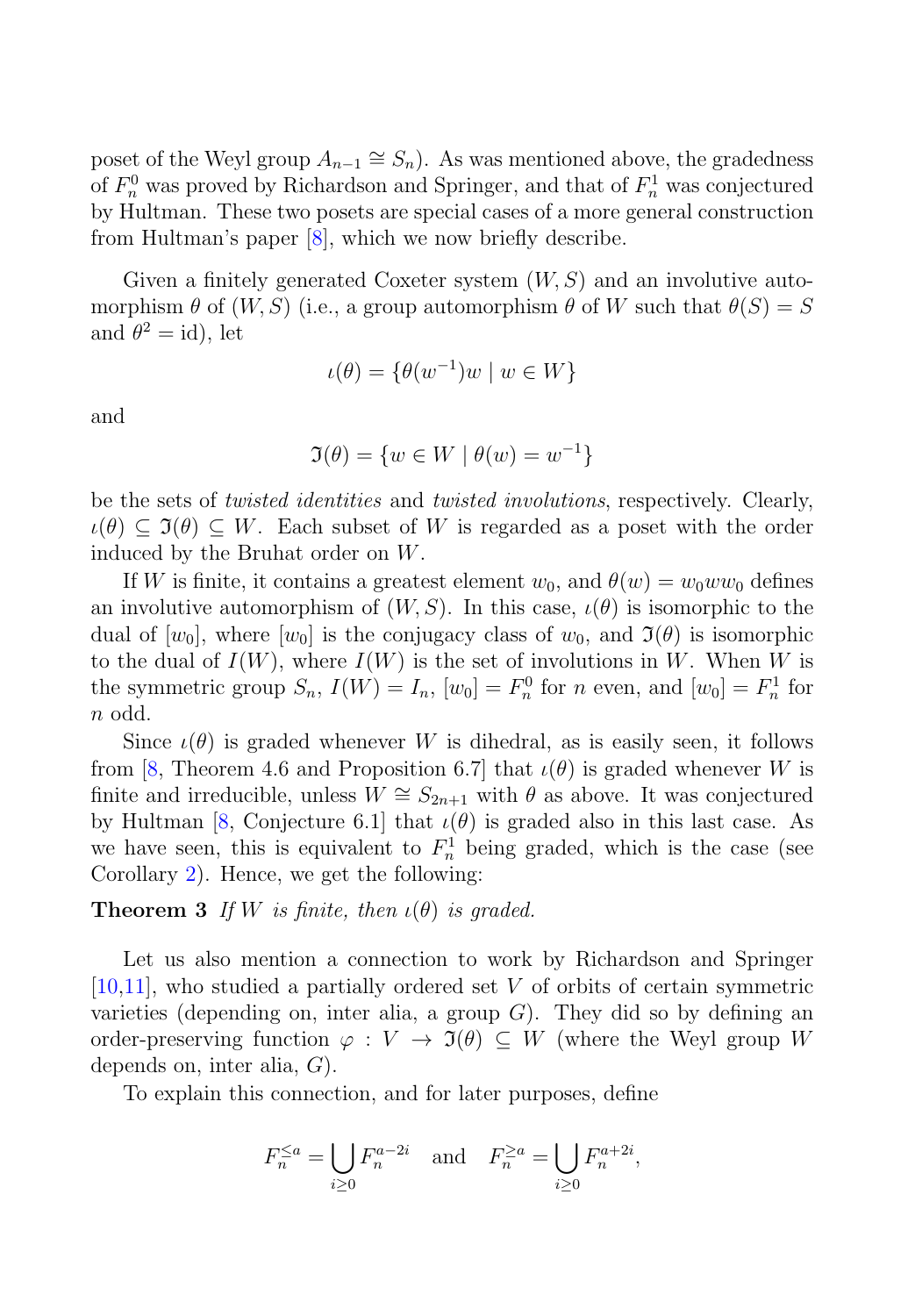and for  $a_2 = a_1 + 2m$ , where m is a positive integer, let

$$
F_n^{a_1:a_2} = F_n^{\ge a_1} \cap F_n^{\le a_2}.
$$

Note that  $F_n^{a_1:a_2}$  is not defined for  $a_1 = a_2$ .

It can be seen that  $\Im(\theta)$ ,  $\iota(\theta)$ , and  $F_n^{\ge a}$  for each  $a \le n-2$ , are the images of such functions.

We also give a short new proof of the following result, which was recently proved by Can, Cherniavsky, and Twelbeck.

**Theorem A ([3, Theorem 1])** The poset  $F_n^0$  is EL-shellable.

### **2 A brief sketch of the proof of the main result**

In this section, we state a number of lemmas and propositions, from which Theorem 1 easily follows.

We use several results due to Incitti. Here, we only state the one that we need in the proof of Theorem 1.

**Lemma 4 ([9, Theorem 5.2])** The poset  $I_n$  is graded with rank function  $\rho$ given by

$$
\rho(\sigma) = \frac{\text{inv}(\sigma) + \text{exc}(\sigma)}{2}.
$$

The strategy for proving that a poset  $F_n^A$  is graded is as follows. We first prove that  $F_n^A$  has a maximum and that all its minimal elements have the same rank in  $I_n$  (see Propositions 6 and 7). We then prove that if  $\sigma, \tau \in F_n^A$ , then  $\sigma \lhd \tau$  in  $F_n^A$  if and only if  $\sigma \lhd \tau$  in  $I_n$  (one implication is obvious). This is done in Lemmas 9, 10, and 11. Since  $I_n$  is graded, it thus follows that  $F_n^A$ is graded.

In particular, when  $F_n^A \in \{F_n^{\le a}, F_n^{\ge a}\}\,$ , to prove that  $\sigma \lhd \tau$  in  $I_n$  if  $\sigma \lhd \tau$ in  $F_n^A$ , we assume that  $\sigma \nless \tau$  in  $I_n$ , and consider the increasing and the decreasing  $\sigma$ - $\tau$ -chains in  $I_n$ . We then prove that either the element in the increasing chain that covers  $\sigma$ , or the element in the decreasing chain that is covered by  $\tau$ , has to belong to  $F_n^A$ . This contradicts the fact that  $\sigma \vartriangleleft \tau$  in  $F_n^A$ .

To prove that a poset  $F_n^A$  is not graded, we consider an interval  $[\sigma, \tau]$ , and then construct two  $\sigma$ - $\tau$ -chains in  $F_n^A$  of different lengths (see Propositions 13 and 14).

Let us first note the following fact: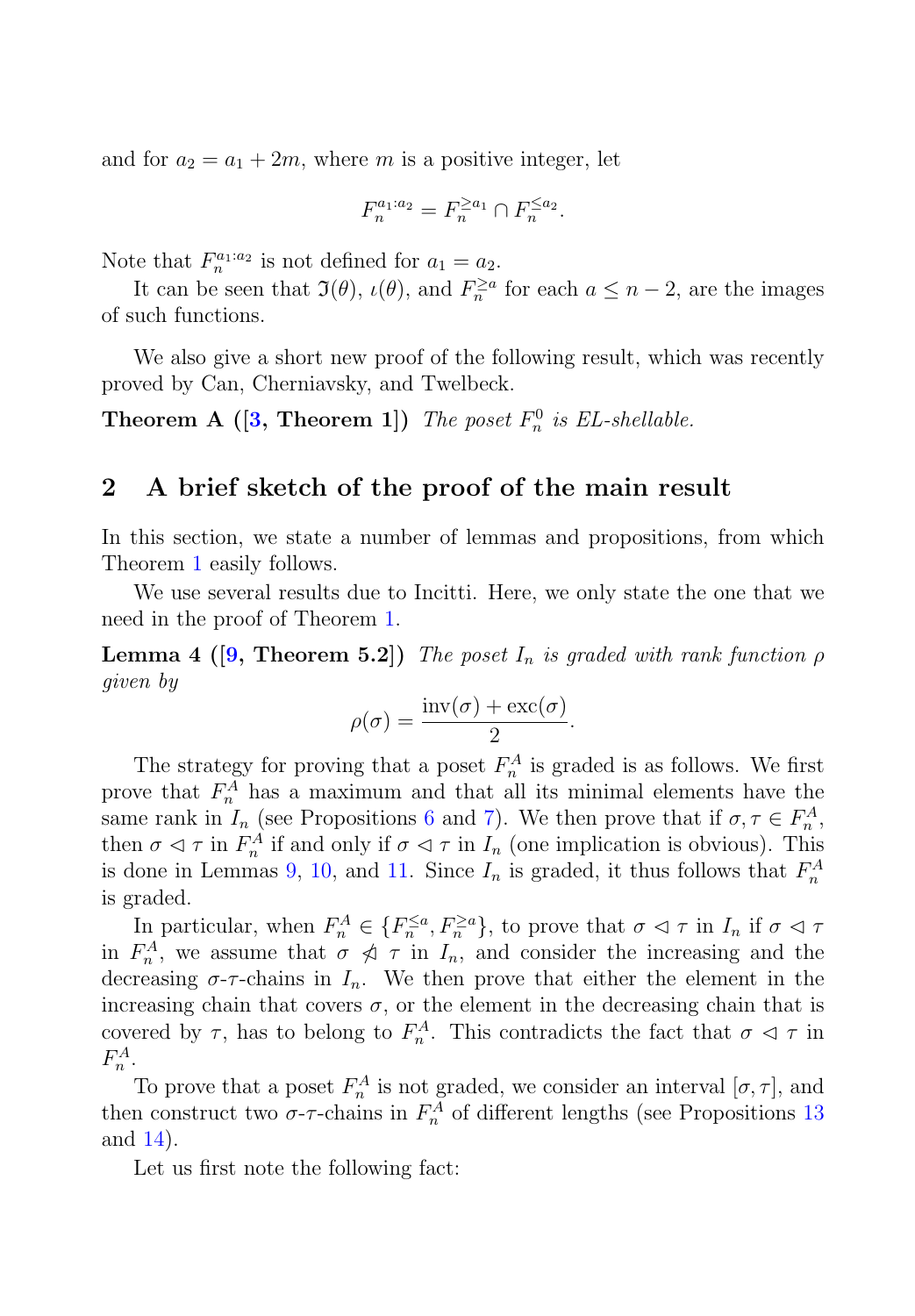**Lemma 5** For all n and all A,  $F_n^A$  is graded if and only if  $F_n^{A - \{n\}}$  is graded.

In the next two results, we describe the maximal and minimal elements of  $F_n^A$ .

**Proposition 6** For all n and all A,  $F_n^A$  has a  $\hat{1}$ . Furthermore,  $inv(\hat{1}) = \frac{n-a}{n+a} (n+a-1)$  and  $exc(\hat{1}) = \frac{n-a}{n}$  where  $a = min A$  $\frac{-a}{2}(n+a-1)$  and  $\text{exc}(\hat{1}) = \frac{n-a}{2}$ , where  $a = \min A$ .

**Proposition 7** For all n and all A, all minimal elements of  $F_n^A$  have rank  $(n - \max A)/2$  in  $I_n$ .

The following lemma will eventually allow us to conclude that  $F_n^{\le a}, F_n^{\ge a}$ , and  $F_n^{a_1:a_2}$  are graded.

**Lemma 8** If every cover in  $F_n^A$  is a cover in  $I_n$ , then  $F_n^A$  is graded.

**Proof** This follows from Lemma 4 and Propositions 6 and 7.

**Lemma 9** Let  $\sigma \lhd \tau$  in  $F_n^{\leq a}$ . Then  $\sigma \lhd \tau$  in  $I_n$ .

**Lemma 10** Let  $\sigma \lhd \tau$  in  $F_n^{\ge a}$ . Then  $\sigma \lhd \tau$  in  $I_n$ .

**Lemma 11** Let  $\sigma \lhd \tau$  in  $F_n^{a_1:a_2}$ . Then  $\sigma \lhd \tau$  in  $I_n$ .

The proof of Lemma 10 requires more work than the proof of Lemma 9. The proof of Lemma 11 is largely a combination of the proofs of Lemmas 9 and 10.

**Proposition 12** The posets  $F_n^{\le a}$ ,  $F_n^{\ge a}$ , and  $F_n^{a_1:a_2}$  are graded.

**Proof** This follows from Lemmas  $8, 9, 10,$  and  $11$ .

In the following two results, we describe the sets A for which  $F_n^A$  is not graded.

**Proposition 13** If there is an  $i \in [2, n-4]$  such that  $i \in A$  but  $i-2$ ,  $i+2 \notin A$ , then  $F_n^A$  is not graded.

The proof is similar to, but easier than, the proof of Proposition 14.

**Proposition 14** If there is an  $i \notin A$  and a positive integer m such that  $i-2, i+2m \in A-\{n\}$ , then  $F_n^A$  is not graded.

Figure 3 illustrates the proof when  $n = 6$ .

We are now ready to prove our main result:

**Proof of Theorem 1** The first claim follows from Lemma 5 and Propositions 12, 13, and 14. (It is readily checked that if  $F_n^{A-[n]}$  does not belong to  $\{\emptyset, F_n^{\le a}, F_n^{\ge a}, F_n^{a_1:a_2}\},\$  then either there is an  $i \in [2, n-4]$  such that  $i \in A$  but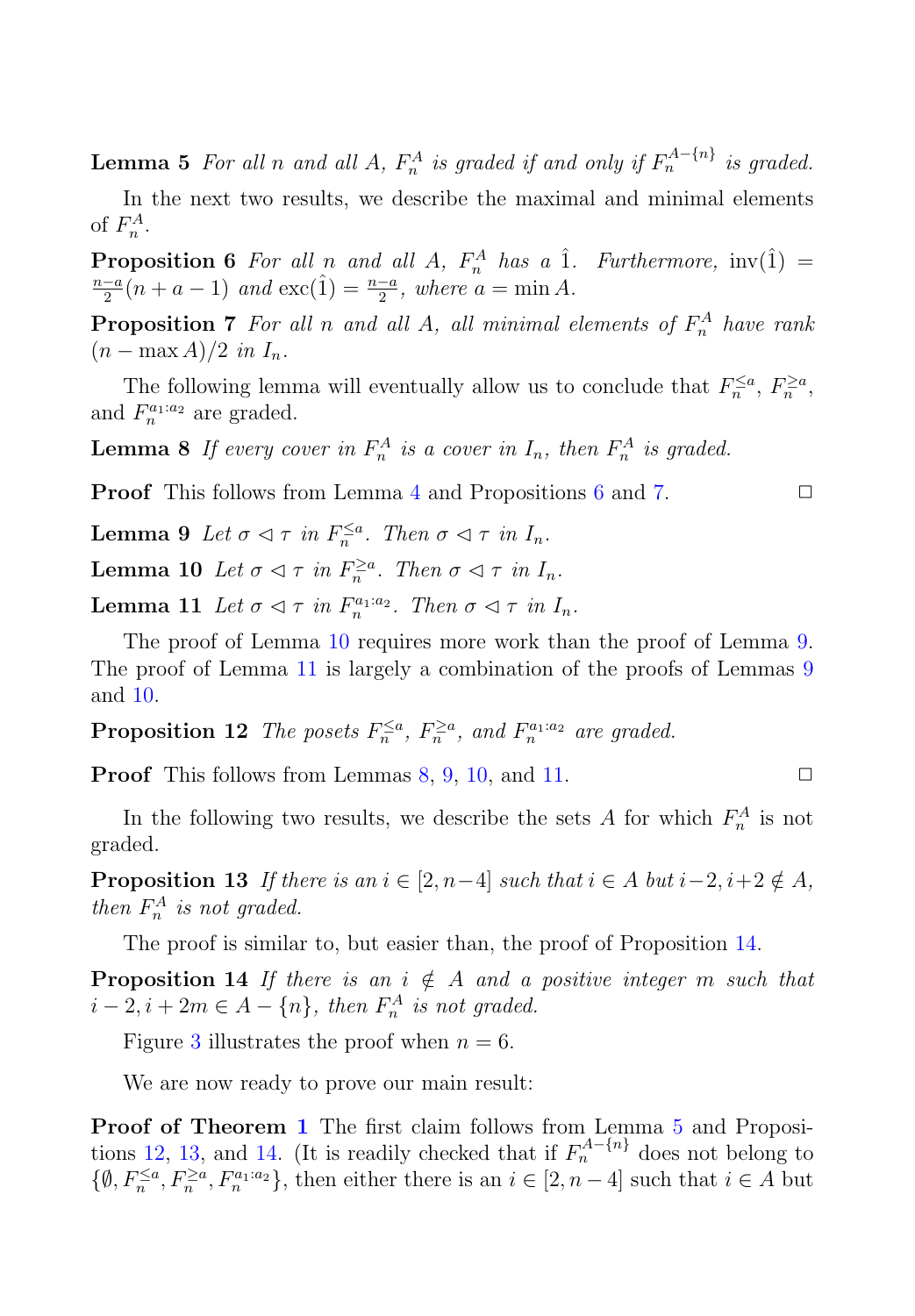

Figure 3. Two  $\sigma$ - $\tau$ -chains in  $I_6$  of length 4, and two  $\sigma$ - $\tau$ -chains in  $F_6^{\{0,4\}}$  of length 4 (right) and length 2 (left); the involutions marked by a  $\bullet$  belong to  $F_6^{\{0,4\}}$ , and the involutions marked by a  $\circ$  belong to  $I_6 - F_6^{\{0,4\}}$ .

 $i - 2, i + 2 \notin A$ , or there are an  $i \notin A$  and a positive integer m such that  $i-2, i+2m \in A - \{n\}$ .) The second claim follows from Lemma 4, Proposition 7, and Lemmas 9, 10, and 11. The third claim follows from the second claim and Proposition 6.  $\Box$ 

## **Acknowledgements**

The author thanks Axel Hultman for helpful comments and fruitful discussions.

## **References**

- [1] Björner, A., *Shellable and Cohen-Macaulay partially ordered sets*, Trans. Amer. Math. Soc. **260** (1980), pp. 159–183.
- [2] Björner, A. and F. Brenti, "Combinatorics of Coxeter groups," Graduate Texts in Mathematics **231**, Springer, New York, 2005.
- [3] Can, M. B., Y. Cherniavsky and T. Twelbeck, Lexicographic shellability of the Bruhat-Chevalley order on fixed-point-free involutions, Israel J. Math., to appear .
- [4] Edelman, P. H., The Bruhat order of the symmetric group is lexicographically shellable, Proc. Amer. Math. Soc. **82** (1981), pp. 355–358.
- [5] Helgason, S., "Differential geometry, Lie groups, and symmetric spaces," Pure and Applied Mathematics **80**, Academic Press, New York, 1978.